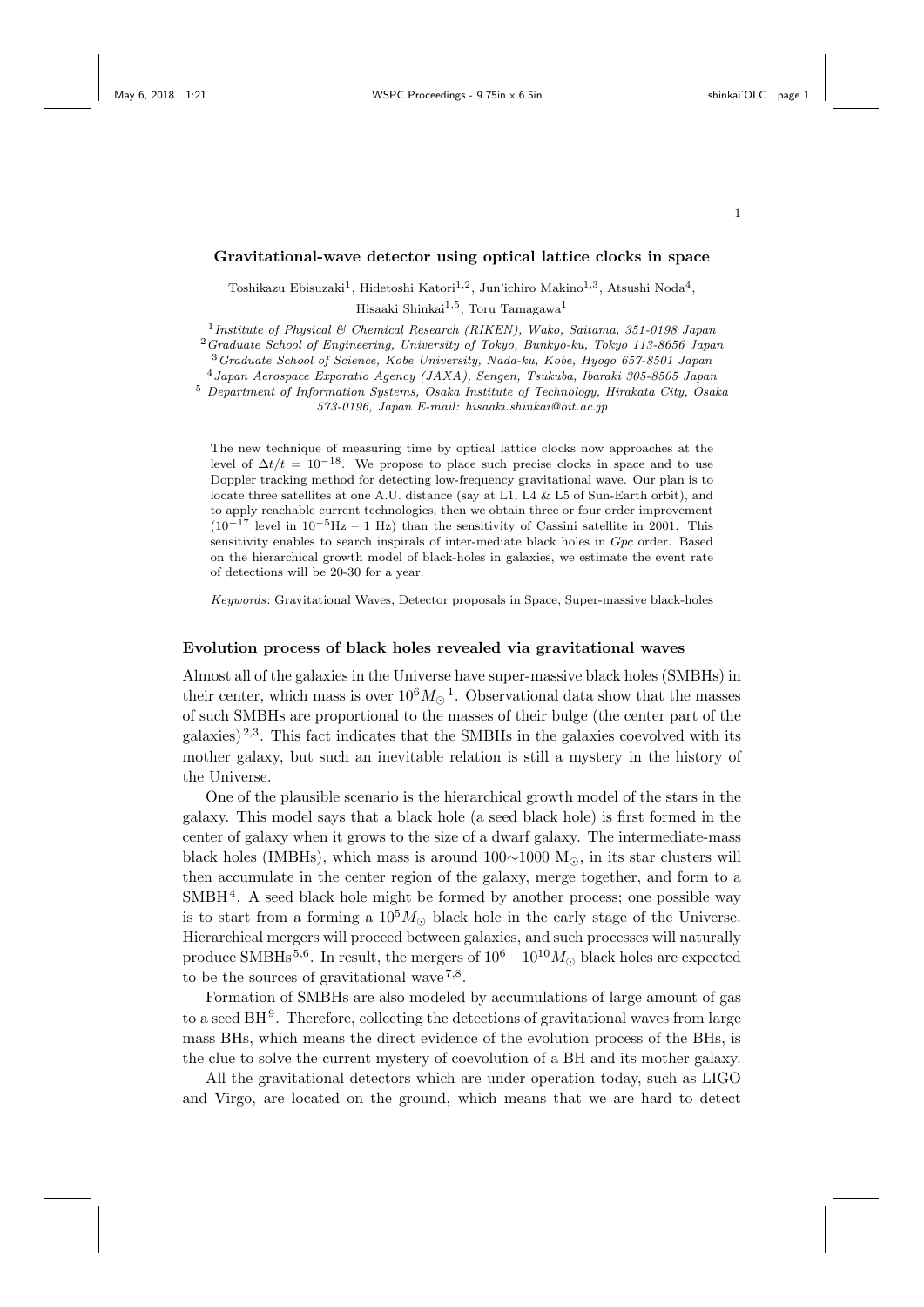gravitational wave below 10 Hz since seismic vibration dominates as noise. The mergers of BHs larger than  $10^4 M_{\odot}$ , on the other hand, end up below 1 Hz. Therefore the only possible way to detect such a gravitational wave signal is to settle detectors in space. The project of eLISA satellites by  $ESA^{10}$ , and the proposed project B-DECIGO satellites in Japan<sup>11</sup> are the space-borne interferometers for detecting gravitational wave which are planned to be launched in 2030s *∼* 40s.

Space-borne interferometers such as eLISA or B-DECIGO require technical breakthroughs in future. We, in this article, propose an alternative method for detecting low-frequency gravitational waves, although the sensitivity is weak but technically feasible within today's our knowledge.

# **Gravitational wave detection using optical lattice clocks**

The only observations of gravitational wave in space so far are the one by tracking artificial satellite using Doppler effect  $^{12}$  (actually they showed us the upper-bound constraint of the gravitational wave). The method is to observe the velocity shift (Doppler shift) produced by passing gravitational wave between the Earth and the satellite, by comparing the frequency of the signal sent from the Earth and received at the satellite using their clocks. The sensitivity of this Doppler-tracking method depends on the distance of the signal baseline. Until now, the most strict sensitivity was obtained by the Cassini satellite which was launched for surveying Saturn<sup>13</sup>.

The key technology of this Doppler-tracking method is the stability of clocks. In these years, we have tremendous developments in this field; the optical lattice clock developed by Katori *et al* had obtained the accuracy of 10*−*18 14 and will approach to 10*−*<sup>19</sup> near future. (Note that the accuracy of our standard Cs atomic clock is 10*−*16). If this level of the accuracy is obtained, then the noise from clock can be completely ignored.

Kolkowitz *et al*<sup>15</sup> proposed to use optical lattice clocks to detect gravitational waves. Their idea is to measure the Doppler shift between the two optical lattice clocks in space which are communicating with lasers. By controlling two mirrors located apart in the drag-free state, they propose to measure the frequency difference between two optical lattice clocks using precise laser which are linked with these mirrors. The core idea is the same with that of the Doppler-tracking method, but with the technology of drag-free control, they say the sensitivity is greatly improved at 0.01*∼*1 Hz. However, there is a disadvantage in drag-free technology. The remained acceleration of free mass is controlled with magnetic field, but when cosmic-ray hits the device, the photoelectric effect charges the free-mass and this fluctuation behaves noise. Especially at the lower frequency, the residual error is inversely proportional to the square of frequency  $^{16}$ , and as a result the sensitivity of their proposal is at the same level with eLISA.

We therefore propose not to use drag-free control, but to improve Dopplertracking method with advanced optical lattice clock and the light-linking technology for constructing a gravitational wave detector.

2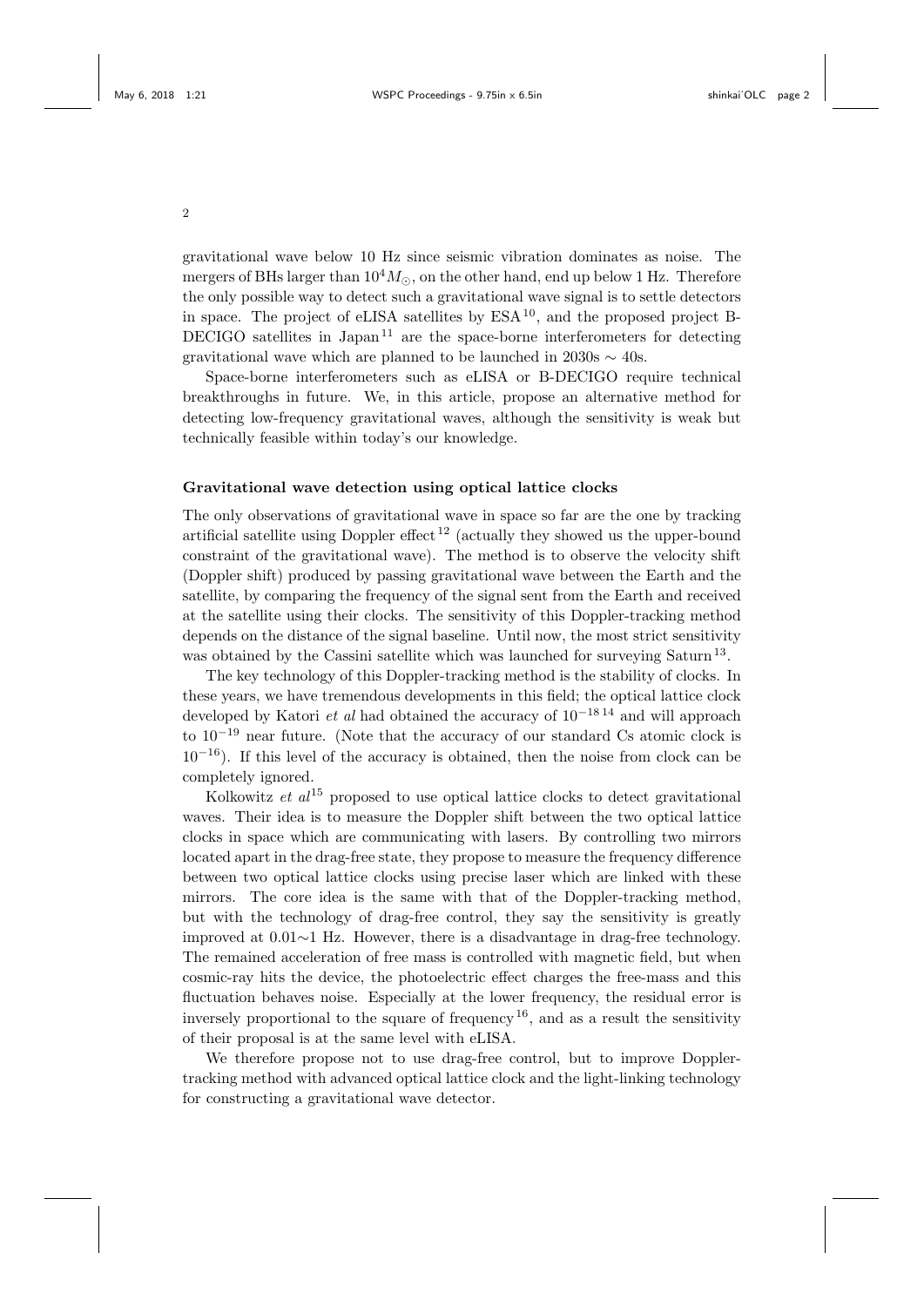### **Feasibility of the satellites**

We estimate the reachable sensitivity for gravitational wave detection with current known technologies. In order to make the most feasible discussion, we do not consider to use drag-free control, nor precise laser control, but simply apply the advanced optical lattice clock to the Doppler-tracking method.

As we already mentioned, it is preferable to locate the satellites for Doppler tracking at far distance such as beyond the orbit of Jupiter or Saturn. This request, however, is severe for keeping power and fuel. We therefore propose to locate three satellites at the Lagrangian points (L1, L4, L5) of the Sun-Earth orbit, which enable us to take the baselines between each satellites at the order of A.U. We also propose to communicate them with radio or light. If we link them with radio, then double tracking method which uses two-frequency bands will compensate the phase shift due to interplanetary plasma. If we link them with light, there is no fluctuations by such plasma.

The sensitivity of the Doppler-tracking method is well understood by the report of Cassini satellite<sup>13,16</sup>, which keeps the best record as  $h_n \sim 3 \times 10^{-15}$  at  $10^{-4}$  Hz, where  $h_n$  is the noise amplitude, which is given by the square root of the combination of the power spectrum of the noise times frequency *f*. The noise amplitude is the standard quantity since it can be compared directly with the characteristic strain  $h_c$ which expresses the strength of the gravitational wave signal. Cassini's sensitivity showed the curve *f <sup>−</sup>*<sup>1</sup> below 10*−*<sup>4</sup> Hz.

We here consider the four-order improved version of Cassini satellite (i.e. the minimum sensitivity is around  $h_n = 10^{-18}$ ). The origins of noise in Cassini are identified mostly from the accuracy of the atomic clock and from the fluctuation of troposphere of the Earth <sup>13</sup>. If we use the advanced optical lattice clock instead of the atomic clock, and let the satellites communicate each other directly, then the sensitivity will be dramatically improved. If we had the baseline of  $1.5 \times 10^8$  km ( $\sim$  1 A.U.), then the sensitivity of  $h_n = 10^{-17}$  is comparable with the amplitude 0.7 mm; which corresponds to the measurement of the velocity 2*×*10*−*<sup>8</sup> m s*−*<sup>1</sup> , or the acceleration  $1.4 \times 10^{-12}$  m s<sup>-2</sup> at  $10^{-5}$  Hz. If we can ignore the noise both from the clock and from the troposphere of the Earth, then the sensitivity at the lower frequency is dominated by the velocity fluctuation due to the radiation pressure of the Sun beam. The radiation pressure force is  $F = P/c$ , where P is the power of the Sun beam and *c* is the speed of light. Around the Earth orbit, *P* is 1.3 kW m<sup>−2</sup> per unit area. If we suppose the solar cell panel as 10 m<sup>2</sup> and the mass of the satellite as 1000 kg, then the acceleration of the satellite due to the beam pressure is about  $5\times10^{-8}$  m s<sup>−2</sup>. The pressure of the Sun fluctuates at the order of  $10^{-3}$ , so that the acceleration fluctuates at the order of 10*−*<sup>11</sup>. In order to detect the gravitational wave of which acceleration is at the order of 10*−*<sup>12</sup>, we should reduce the fluctuation one order smaller. This is attainable by separating the satellite from its solar cell panel and remove their dynamical interactions which may reduce the effects of the Sun beam two-orders of magnitude.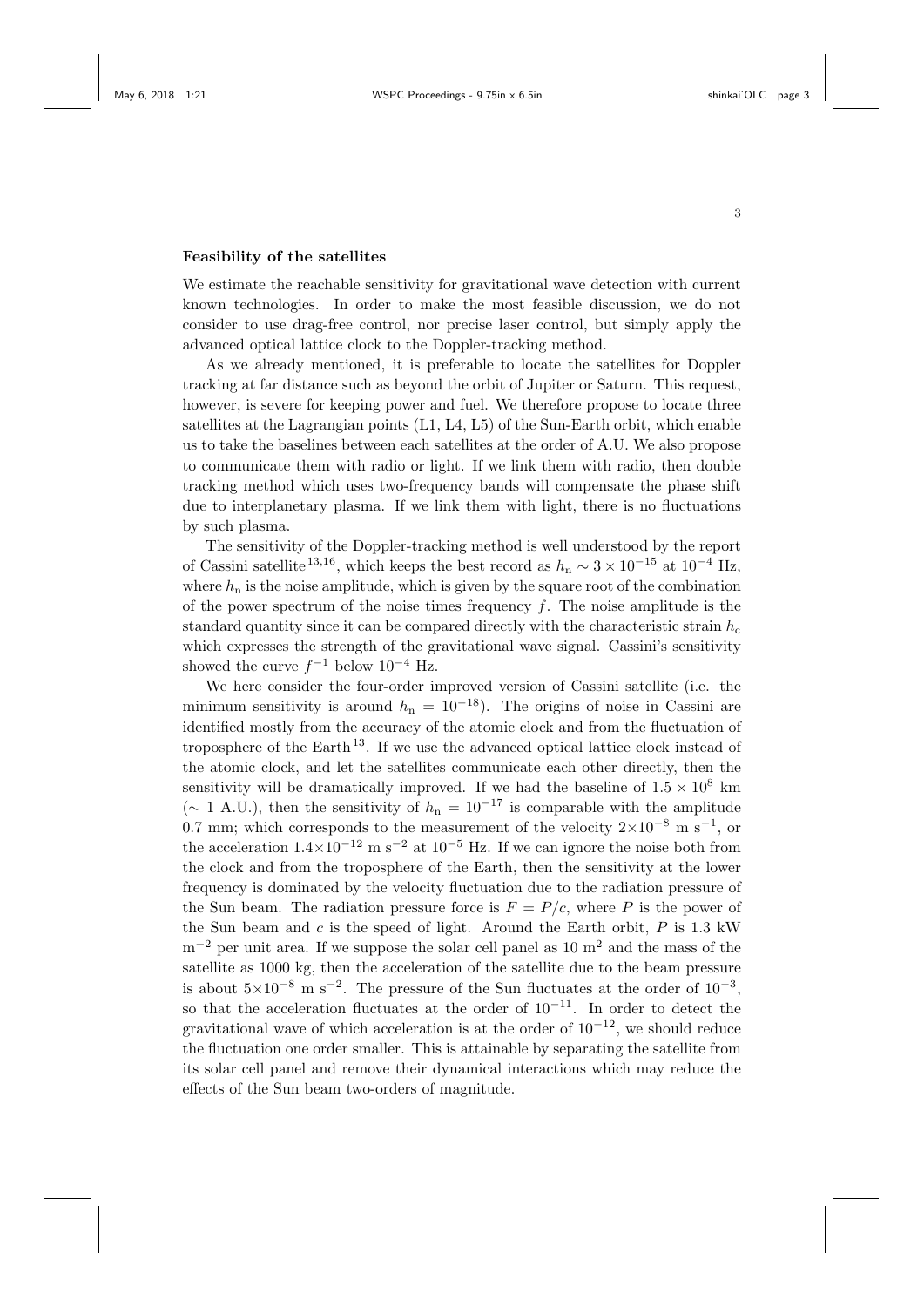4

# **Expected gravitational wave events**

Fig. 1 shows the sensitivity curve of Cassini satellite and their 1*∼*4-order improved version (we named Cassini+, Cassini++ and so on), together with that of eLISA. In Fig. 1, we also plot the characteristic strain of the gravitational wave  $(h_c)$  from a merger of the binary BHs with its distance 1 Gpc from the Earth. We plotted for mergers of equal-mass BHs for several different masses. Each line starts from its frequency when the binary's separation is 50 times of their event horizon radius, and ends at the frequency when they merge. We see that the mergers of SMBHs of <sup>10</sup><sup>7</sup> *<sup>∼</sup>*108*M<sup>⊙</sup>* produce gravitational wave around 10*−*<sup>4</sup> Hz, which is detectable with Cassini+++ at the signal-to-noise ratio (SNR) 10.



Fig. 1. Sensitivity of Doppler-tracking satellites and expected strains of gravitational wave. The most upper solid curves indicates the sensitivity of Cassini satellite, while the other solid curves are those of 1*∼*4-order improved version (we named Cassini+, Cassini++ and so on). The dotted line is the sensitivity curve of eLISA. Almost horizontal lines with symbols indicate the characteristic strain of gravitational wave from a merger of equal-mass binary BHs at 1 Gpc. Each line is for their inspiral phase; starts from their separation is 50 times of their event horizon radius, and ends at their merger. (Frequency moves up higher for smaller separation).

In Fig. 2, we plot the detectable distance (observational distance, or horizon of the detector) of the satellites. We see  $\text{Cassini+++}$  already covers the Universe for the mergers of SMBHs of their chirp mass 10<sup>7</sup> *<sup>∼</sup>*10<sup>8</sup>*M⊙*. (For the binary of masses *m*<sub>1</sub> and *m*<sub>2</sub>, the chirp mass, *M<sub>c</sub>*, is given by  $M_c = (m_1 m_2)^{3/5} / (m_1 + m_2)^{1/5}$ . *M<sub>c</sub>* determines the leading-order amplitude and frequency evolution of the gravitationalwave signal from inspiraling binary.)

If we further assume the distribution model of BH mass (i.e. the evolution model of BHs), and the distribution model of galaxies, together with cosmological model, then we can estimate the event rate of gravitational wave per year. Applying the model by Shinkai *et al*<sup>8</sup>, Cassini++++ may detect 30 events per year for inspiral